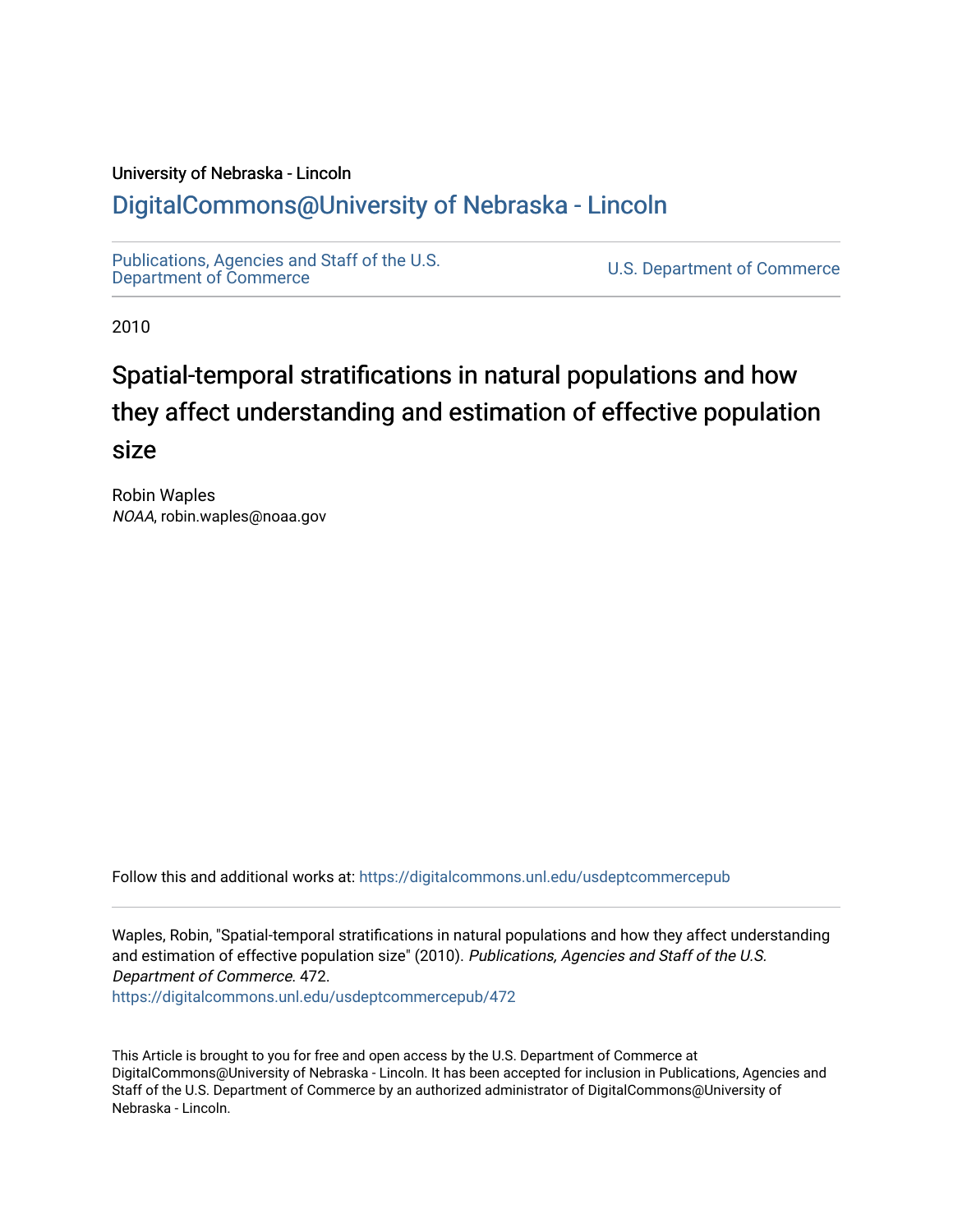Molecular Ecology Resources (2010) 10, 785–796 doi: 10.1111/j.1755-0998.2010.02876.x

#### THE STATE OF THE FIELD

## Spatial-temporal stratifications in natural populations and how they affect understanding and estimation of effective population size

#### ROBIN S. WAPLES

NOAA Fisheries, Northwest Fisheries Science Center, 2725 Montlake Blvd. East, Seattle, WA 98112, USA

#### Abstract

The concept of effective population size  $(N_e)$  is based on an elegantly simple idea which, however, rapidly becomes very complex when applied to most real-world situations. In natural populations, spatial and temporal stratifications create different classes of individuals with different vital rates, and this in turn affects (generally reduces)  $N_e$  in complex ways. I consider how these natural stratifications influence our understanding of effective size and how to estimate it, and what the consequences are for conservation and management of natural populations. Important points that emerge include the following:

1. The relative influences of local vs metapopulation  $N_e$  depend on a variety of factors, including the time frame of interest.

2. Levels of diversity in local populations are strongly influenced by even low levels of migration, so these measures are not reliable indicators of local  $N_{e}$ .

3. For long-term effective size, obtaining a reliable estimate of mutation rate is the most important consideration; unless this is accomplished, estimates can be biased by orders of magnitude.

4. At least some estimators of contemporary  $N_e$  appear to be robust to relatively high (approximately 10%) equilibrium levels of migration, so under many realistic scenarios they might yield reliable estimates of local  $N_e$ .

5. Age structure probably has little effect on long-term estimators of  $N_e$  but can strongly influence contemporary estimates.

6. More research is needed in several key areas: (i) to disentangle effects of selection and drift in metapopulations connected by intermediate levels of migration; (ii) to elucidate the relationship between  $N_b$  (effective number of breeders per year) and  $N_e$  per generation in age-structured populations; (iii) to perform rigorous sensitivity analyses of new likelihood and coalescent-based methods for estimating demographic and evolutionary histories.

Keywords: age structure, contemporary  $N_e$ , long-term  $N_e$ , metapopulation, migration

Received 6 January 2010; revision received 15 April 2010; accepted 16 April 2010

#### Introduction

Effective population size  $(N_e)$  is one of the most elegantly simple concepts in all of biology. Whereas the census size (N) is of primary importance for shaping demographic and ecological processes (birth and death rates; competition; predation), a population's response to evolutionary

Correspondence: Robin Waples, Fax: (206) 860-3335; E-mail: robin.waples@noaa.gov

forces is determined by its effective size. The elegant part of the  $N_e$  concept is the idea that a single number can directly determine the rate of one of the four evolutionary forces (random genetic drift) and capture essential information about the relative importance of the other three (mutation, migration, and selection).

However, virtually everything else about effective population size is complex. The point of reference for evaluating effective size is a hypothetical 'ideal' population of constant size that is closed to immigration and has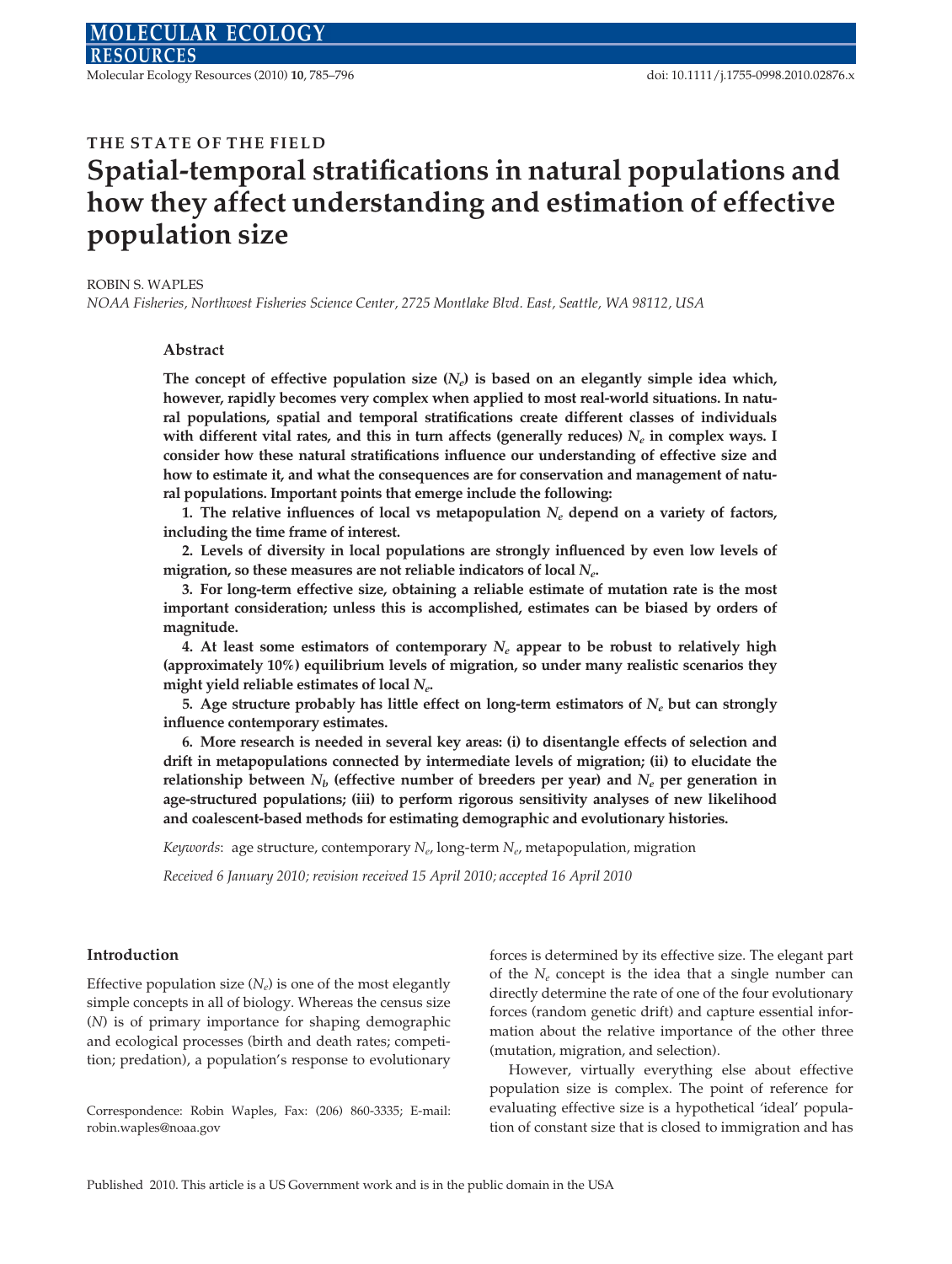discrete generations, equal sex ratio, random mating, and random variation in reproductive success. These conditions are never completely satisfied in natural populations. Wright (1931, 1938) showed how the concept of  $N_e$ can account for skewed sex ratio, non-random variation in reproductive success, and cyclical fluctuations in population size. Subsequent evaluations have demonstrated that the effective size concept can also be applied to various non-ideal situations (age-structured populations; complex mating systems; migration; captive-wild systems; etc.). However, most of these applications also required simplifying assumptions that are not realistic for natural populations. In particular, in most natural populations, spatial and temporal stratifications create different classes of individuals with different mean vital rates (age-specific survival and fecundity), and this in turn affects  $N_e$  in complex ways.

In this article, I consider how spatial and temporal factors, and their interaction, influence our understanding of the concept of effective size. I will be particularly concerned with practical applications to real-world problems in evolution, conservation, and management. The first part of the article considers how these spatial and temporal factors affect  $N_e$  and the  $N_e/N$  ratio; next, I consider how these same factors influence estimates of these key parameters.

#### Concepts and definitions

In the first half of the 20th Century, emergence of the field of population genetics produced major advances in our understanding of evolutionary processes. Population size (N) plays an important role in virtually all such analyses. To facilitate these analyses, the concept of a Wright-Fisher (WF) 'ideal' population was developed. In a WF population, each of the N individuals has an equal opportunity to contribute genes to the next generation. Conceptually, this can be accomplished if each individual contributes equally to an infinite pool of gametes, which unite at random to form N individuals for the next generation. The WF process thus envisions binomial sampling, which is well-characterized mathematically, and assuming WF dynamics allows one to model genetic drift as a binomial process that involves sampling 2N genes (for a diploid species) repeatedly across generations.

The WF population also plays another important role in providing an ideal yardstick against which to compare the evolutionary behaviour of actual populations, which rarely if ever exactly correspond to WF dynamics. Wright introduced the concept of a population's effective size as the size of an ideal WF population that would have the same rate of random genetic drift as the population in question. Subsequently, Crow (1954) distinguished two flavours of effective size that measure different aspects of genetic drift: variance  $N_e$  (which reflects the rate of allele frequency change) and inbreeding  $N_e$  (which reflects the rate of increase in identity by descent). The two flavours of  $N_e$  are the same in closed populations of constant size and will not be distinguished below unless necessary for clarity.

Conceptually, then,  $N_e$  is defined in terms of rates of genetic drift, and the point of reference is a continuum of ideal populations of different numbers of ideal individuals; for every real population, there is an hypothetical ideal population of  $N_e$  individuals that will have the same rate of genetic drift as the population in question. The effective size concept can be made operational with reference to key demographic data:  $\bar{k}$  (mean) and  $V_k$  (variance) in the number of gametes contributed by each parent to the next generation. For example, for a random mating monoecious population with random selfing (the original WF model), inbreeding effective size is given by (Crow & Denniston 1988; Equation 1; Caballero 1994, Equation 22):

$$
N_e = \frac{\bar{k}N - 1}{\bar{k} - 1 + V_k/\bar{k}}.\tag{1}
$$

An ideal population is constant in size, which requires  $\bar{k}$  = 2, leading to

$$
N_e = \frac{2N - 1}{1 + V_k/2} = \frac{4N - 2}{2 + V_k}.
$$
 (2)

Random union of the 2N gametes leads to binomial variance in reproductive success, so in a population, the expected value of  $V_k$  is  $2(N-1)/N$ . By definition, these processes produce  $N_e = N$  in a WF population, as can be verified by inserting the binomial variance into Eqn (2). However, in real populations, various factors typically conspire to ensure that individuals do not have an equal opportunity to contribute genes to the next generation, with the result that (in general)  $N_e < N$ .

Here, I introduce a general way of thinking about this problem that considers biological stratification, model constraints, and process variation (wobble). In the basic WF model, a single panmictic population is envisioned and all individuals have similar properties and expectations for survival and reproduction (i.e. all individuals are interchangeable). In the real world, spatial and/or temporal stratification occurs naturally through biological and physical properties, and this stratification creates different expectations of demographic and genetic parameters for different groups of individuals. Stratification also creates additional layers of complexity, and as a result, theoretical (and sometimes computer) models often impose constraints on evolutionary behaviour by making simplifying assumptions about the stratification process. In particular, for simplicity and to make analyses tractable, many models ignore random variations associ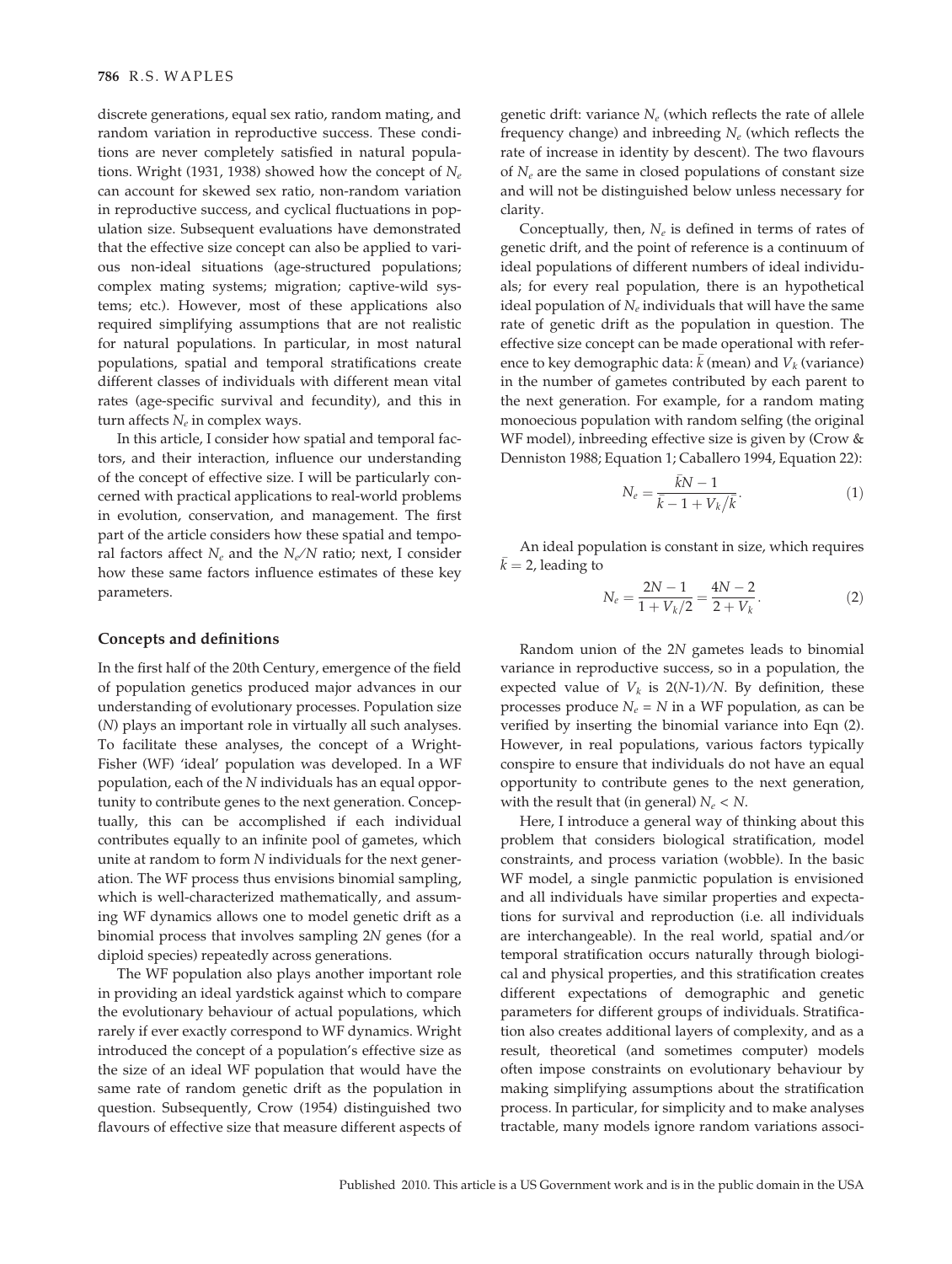ated with the stratification process. The term 'wobble' is used here to refer to random fluctuations in population parameters that occur naturally but are constrained or ignored in many models.

#### Spatial-temporal stratifications

#### Separate sexes

An obvious natural form of stratification occurs if the species under consideration has separate sexes. In that case, the WF condition that each individual has an equal opportunity to contribute to the next generation can only be met if the sex ratio is unity; otherwise, members of the less numerous sex will have higher average reproductive success because half the genes for the next generation must pass through each sex. Unless the sex ratio is 1:1, therefore, the sexes will have different mean  $\bar{k}$ , overall  $V_k$ will be greater than the binomial, and  $N_e$  will be less than N. In a population that is otherwise ideal, a simple formula captures the consequences of unequal sex ratio on effective size (Wright 1938):

$$
N_e = \frac{4MF}{M+F},\tag{3}
$$

where  $M$  and  $F$  are the numbers of males and females, respectively, and  $M + F = N$ .

Based on Eqn (3), it is easy to show that with separate sexes,  $N_e$  = N only if  $M = F$ . Therefore, extending the WF concept of an ideal population to a species with separate sexes requires the additional constraint that the numbers of males and females are exactly equal. Note that this is only possible if  $N = M+F$  is an even number, so sexually outbreeding populations with an odd number of individuals cannot be ideal. This requirement also constrains  $V_{k}$ , because the WF model requires that  $V_k$  within each sex must be binomial. As the binomial variance increases with  $N$ , and as the numbers of each sex are only half the total size N, overall variance in reproductive success is constrained by the assumption that  $M = F$ . This can be shown quantitatively as follows. If  $\bar{k} = 2$  and  $M = F = N/2$ , then assuming binomial sampling implies that for each sex,

 $V_k = 2 \frac{(N/2-1)}{N/2} = \frac{2(N-2)}{N}$ , and inserting this into Eqn (2) yields

$$
N_e = \frac{2N-1}{1 + (N-2)/N} = N\frac{2N-1}{2N-2} \approx N + \frac{1}{2},
$$

which agrees with results reported by others using different approaches (Caballero 1994; Balloux 2004). That is, adding the provision for separate sexes and the constraint that  $M = F$  causes the effective size of an ideal

population with separate sexes to be approximately onehalf an individual larger than the comparable value for a monoecious population.

It is easy to force sex ratio to be equal in an analytical or computer model, and in some real-world cases, this can also be achieved by manipulation (for example, in a captive breeding program where specific matings can be arranged). More generally, however, in natural populations, there is no reason to expect the sex ratio to be exactly 1:1 at any given point in time, even if that is the central tendency. Even if every newborn has an equal probability of being male or female, random variation will ensure that the realized sex ratio seldom is exactly equal. This problem was considered by Waples & Do (1994; Appendix), who showed that in a population that is otherwise ideal but has the sex of each newborn chosen randomly,  $E(N_e) = N - 1$ . That is, random processes involving separate sexes in natural populations will in general slightly reduce  $N_e$  compared to what it would be for monoecious populations, whereas the opposite conclusion (separate sexes slightly increase  $N_e$ ) is reached if one artificially constrains the original WF model to ensure exactly equal sex ratio. Although both effects are small unless N is small, this example illustrates the point that ignoring or artificially constraining natural wobble can produce misleading conclusions.

#### Age structure

A key assumption of the WF model is that generations are discrete, so reproduction in a single season also represents an individual's lifetime reproductive output. Felsenstein (1971) and Hill (1972) considered  $N_e$  in species with overlapping generations using models that are somewhat complementary. Hill's is more general, as it makes no particular assumptions about variance in reproductive success and provides a formula that is analogous to similar formulas for species with discrete generations (Hill 1972):

$$
N_e \approx \frac{4N_1 T}{V_k + 2}.\tag{4}
$$

In this formula (note the strong similarity to Eqn  $(2)$ ),  $N_1$ is the number of newborns entering the population each year, T is generation length, and  $V_k$  is lifetime variance in reproductive success among the individuals in a cohort. Felsenstein's model is more limited in some respects as it assumes Poisson variance of reproductive success within each age class; however, his model can be linked more directly to demographic data (age-specific probabilities of survival and reproduction) and, unlike Hill's method, can accommodate populations that are growing or declining exponentially. Hill's model produces the same results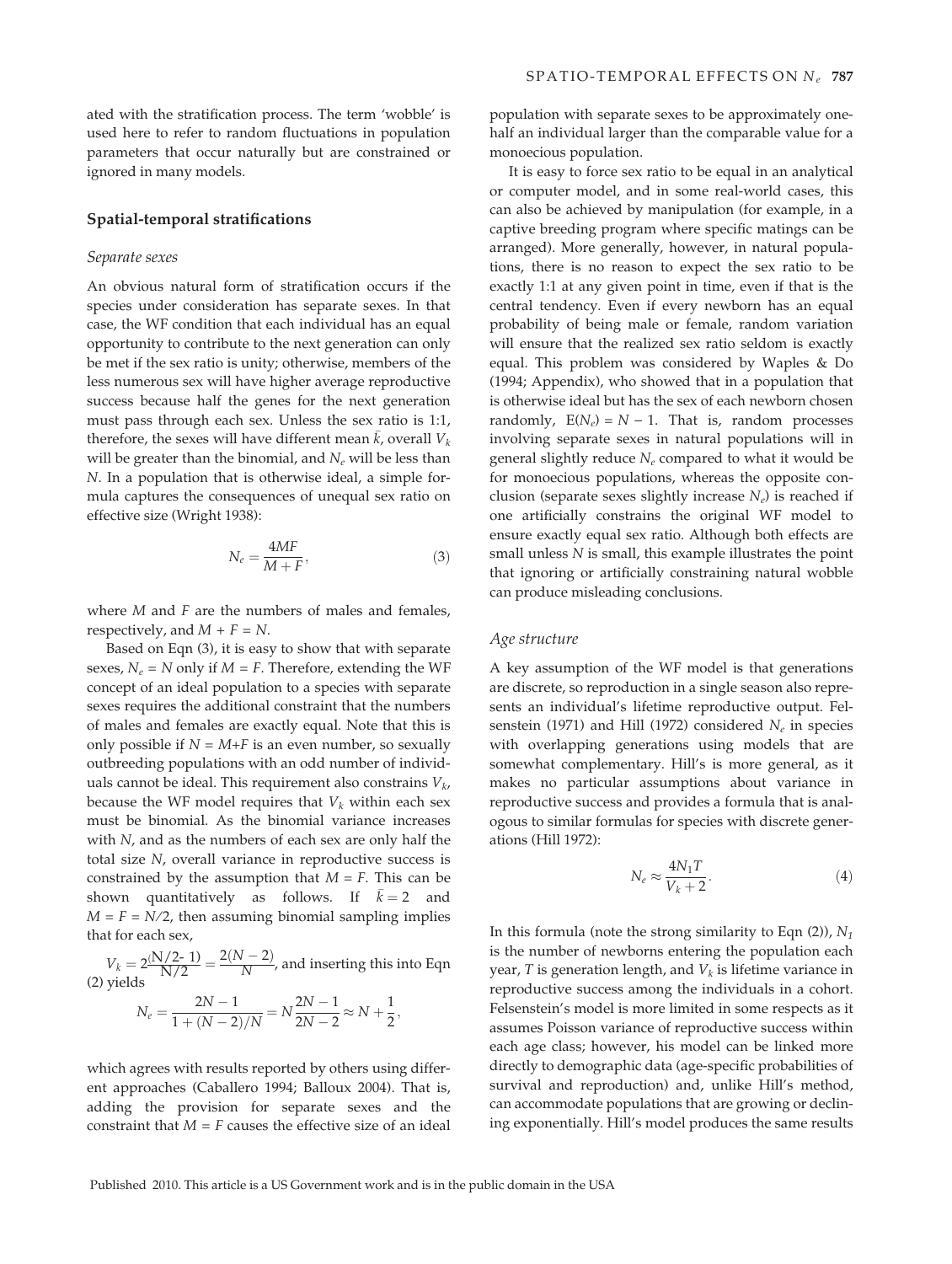as Felsenstein's under the Poisson-variance assumption (Johnson 1977; Charlesworth 1980).

Using the current paradigm, we can see that age structure represents a biological stratification of the population into winners and losers in the sweepstakes of survival and reproduction. Consider a species that has  $N_1$  newborns each year and lives to a maximum age  $L$ and has age-specific survival and reproductive rates of  $s_x$ and  $b_x$ , respectively, where  $x = 1, 2, ...L$  is age. Whereas the standard WF model has one class of individuals (all of whom have the same expectations for key parameters) and the two-sex variation has two classes of individuals (males and females), iteroparous species with overlapping generations have L classes of individuals based on age at death (j)—those that die after reproducing at age 1, after reproducing at age 2, etc. Mean lifetime reproductive success thus increases with age at death:  $\bar{k}_j = \sum_j^j b_x$ . Thus, although each individual within a class has the same expected lifetime reproductive success, individuals that die at different ages can vary widely in their mean contributions to the next generation. As a result, variance in lifetime reproductive success across an entire cohort is larger than under the WF model, even if the variance within each class is no greater than random.

The standard WF model assumes constant population size, and Hill and Felsenstein extended this assumption to include stable age composition in species with overlapping generations (see Gaggiotti and Vetter 1999 for an application to a marine fish). The assumption of stable age composition implies exactly the same number of individuals in each age class each year. This, of course, is unlikely to be true in nature, where demographic and environmental stochasticity can be expected to produce random fluctuations around expected values. However, relatively little study has been given to the consequences for  $N_e$  of ignoring this source of wobble. Nunney (2002), Vitalis et al. (2004) and Waples (2002a) used theoretical and numerical methods to evaluate  $N_e$  in fluctuating populations of semelparous species with variable age at maturity (like Pacific salmon (Oncorhynchus spp.) and annual plants with seed banks), and Waples (2006) showed that results depend heavily on the method of population regulation. Engen et al. (2005) considered the problem in a more general way for age-structured species in variable environments and found that  $N_e$  is inversely related to generation length and demographic/genetic variance but is independent of environmental variance.

#### Changes in  $N_e$  over time

Genetic drift in its various forms (allele frequency change; increase in inbreeding in finite populations; loss of heterozygosity) occurs at a rate that is inversely

proportional to effective size, and this non-linear relationship has important consequences for considering 'average' behaviour across multiple generations. For example, in the absence of mutation, the expected fractional loss of heterozygosity in a single generation is  $1/(2N_e)$ , and the cumulative loss over t generations is given by  $H_t = H_0 \prod_{i=1}^{n} [1 - 1/(2N_{e(i)})]$ , where  $H_0$  and  $H_t$  are heterozygosities at generations 0 and t, and  $N_{e(i)}$  is effective size in the  $i<sup>th</sup>$  generation. A good approximation to this is given by  $H_t = H_0[1 - 1/(2\tilde{N}_e)]^t$ , where  $\tilde{N}_e$  is the harmonic mean of the  $N_{e(i)}$ , and this forms the basis for the rule of thumb that long-term  $N_e$  is determined by the harmonic mean of the effective sizes over the time period in question (see Wright 1938). Because the harmonic mean is affected much more strongly by small values,  $\tilde{N}_e$  is generally less than  $\bar{N}_e$ , and often a great deal less.

Even with constant  $N$ ,  $N_e$  can vary if mating structure (e.g. selfing rate) changes over time. Furthermore, as discussed in the next section, patterns of connectivity between subpopulations can also affect metapopulation  $N_e$ , which can therefore change if the degree of subdivision changes over time.

#### Metapopulations

Effective size of a metapopulation. The standard WF model assumes a single, closed, panmictic population, whereas most natural populations exist as part of a metapopulation that involves some sort of demographic and genetic linkages among component subpopulations. Natural biological and physical processes stratify the metapopulation as a whole into smaller, localized units, with the result that a given individual is more likely to mate with an individual from the same unit than with one from another unit. Wright's (still widely used) island model was the first formal attempt to capture important population genetic consequences of this type of stratification. In the finite version of this model, the metapopulation as a whole (census size  $N_T$  individuals) consists of *n* subpopulations, each with a constant number  $N$  of ideal individuals. Each generation, each subpopulation contributes the same fraction  $m$  of its individuals to a global migrant pool and receives back the same number of randomly chosen immigrants.

As by definition  $N_e = N$  in every subpopulation, the global census size  $N_T$  is also given by  $N_T = nN = nN_e$ . Wright showed that under these conditions, the global (metapopulation) effective size  $(N_{eT})$  is a simple function of  $N_T$  and  $F_{ST}$ , a measure of differentiation among subpopulations:

$$
N_{eT} \approx \frac{N_T}{1 - F_{ST}}.\tag{5}
$$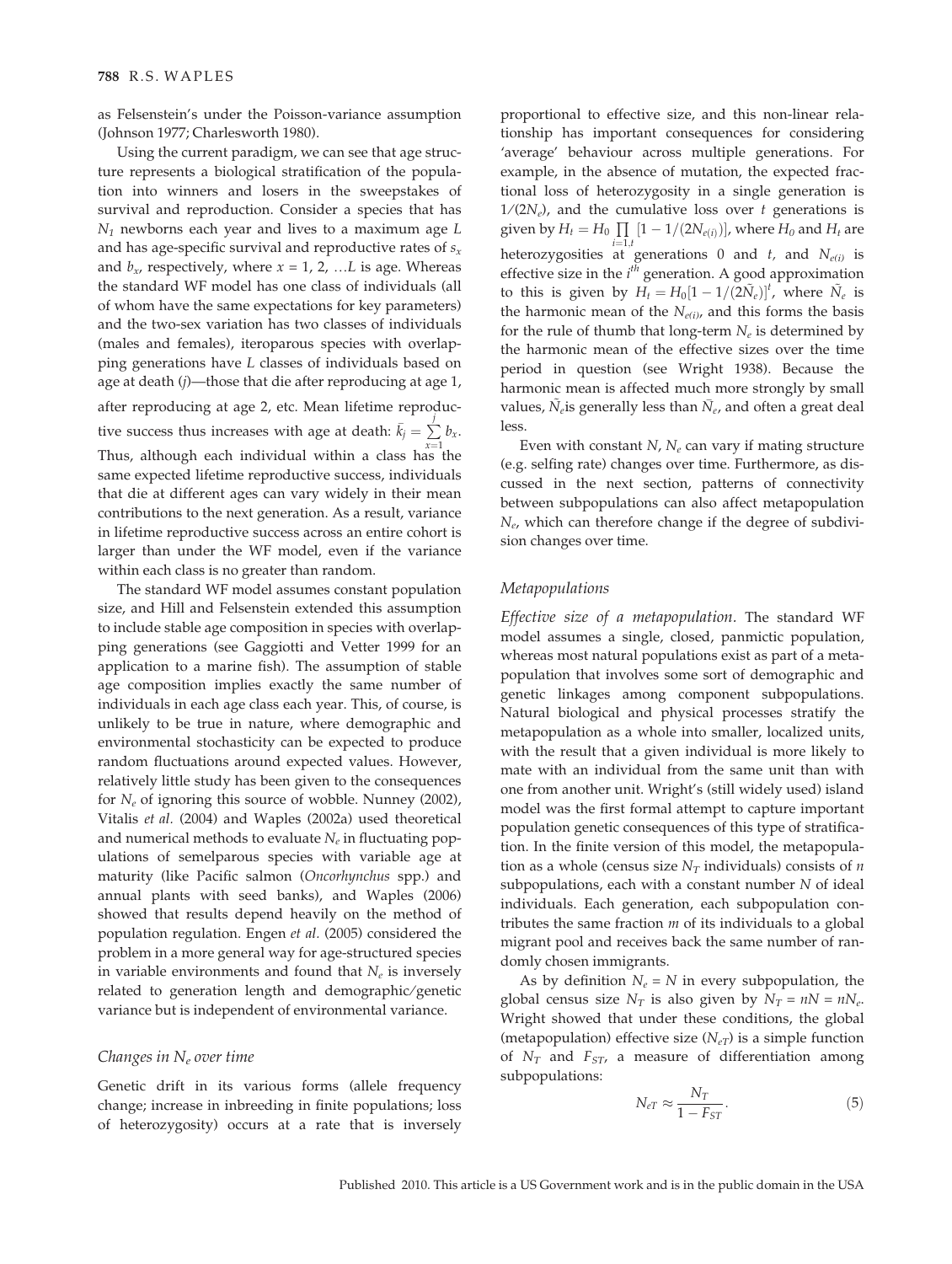This equation shows that, in Wright's island model, global effective size will be larger than the sum of the subpopulation  $N_e$ s if there is any differentiation among subpopulations ( $F_{ST} > 0$ ). Based on the well-known approximation for the island model that  $F_{ST} \approx 1/(1 + 4 \text{ mN}_e)$ , this relationship can also be expressed in terms of the  $N_e/N$  ratio (Waples 2002b):

$$
\frac{N_{eT}}{N_T} \approx 1 + \frac{1}{4mN_e}.
$$

These results, however, depend heavily on several key assumptions in the island model that significantly constrain natural process variation. First, instead of simply assuming that a single panmictic population of  $N_T$  individuals is ideal (with binomial  $V_k = \bar{k}(N_T-1)/N_T$ ), the model now must assume that each of the  $n$  subpopulations of N individuals is ideal, implying that in each subpopulation  $V_k = \bar{k}(N-1)/N$ . Wright's model thus constrains  $V_k$  to be lower than it would for a single ideal population of the same total size, with the result that global  $N_e$  would be increased even without any genetic differentiation among subpopulations. [In the extreme, with each subpopulation at fixed size  $N = 2$  non-selfing diploids, every individual in the entire metapopulation is constrained to produce exactly two offspring each generation.] Second, the requirement that each subpopulation have exactly N individuals each generation is more restrictive than the stipulation that the total metapopulation size is constant. The rate of genetic drift is a function of  $1/N_e$ , and if  $N_e$  varies across space and time, the genetic consequences will be a function of the harmonic mean  $N_e$ , which is smaller than the arithmetic mean. This means that under Wright's model, multigenerational  $N_e$ in a typical subpopulation is higher than it would be if population size were allowed to vary randomly around the same mean. Furthermore, mandating constant N makes it impossible for subpopulations to go extinct, which can have profound effects on metapopulation  $N_e$ . For example, in the extreme case of  $F_{ST} = 1$  (each subpopulation fixed for one of two allelic variants), metapopulation  $N_e$  is infinitely large according to Eqn (5). This occurs in Wright's model because each subpopulation is immortal, so when fixation occurs by chance, those alleles are 'frozen' in place and can never be lost. Finally, the island model assumes that  $m$  is constant over time and identical across all subpopulations, but that is not a realistic depiction of natural systems (see Fraser et al. 2007 for an empirical example). Because genetic differentiation is an inverse function of m, variable m has non-linear effects on genetic diversity that differ from what would occur with constant  $m$  and the same mean. Whitlock (1992) showed that allowing temporal variation in demographic

parameters can have large effect on levels of genetic diversity in a metapopulation.

The island model thus involves a number of assumptions that considerably constrain process variation inherent to most natural systems, and the same is true for many related metapopulation models (e.g. 1- and 2-dimensional stepping stone) that assume ideal subpopulations of constant size. Authors who have considered more realistic models of population subdivision have made the following points:

1. Metapopulation  $N_e$  is typically much higher if migration is assumed to follow the 'migrant pool' model (each subpopulation draws migrants randomly from the same global migrant pool, as in the island model; see Wade 1975) than under the 'propagule pool' model (migrants come primarily or entirely from a single, perhaps nearby, subpopulation).

2. Frequent extinctions/recolonizations can dramatically reduce metapopulation  $N_{e}$ , particularly under 'propagule pool' dynamics.

3. Other factors that stratify the metapopulation into groups with different mean expectations for survival and reproduction (e.g. temporal or spatial variations in productivity) also tend to reduce metapopulation  $N_e$ .

4. In general, under most realistic scenarios, population subdivision probably reduces, rather than enhances, global effective size.

More detailed treatments of these issues can be found in Whitlock & Barton (1997), Hedrick & Gilpin (1997), Nunney (1999), Wang & Caballero (1999), Waples (2002b), Tufto & Hindar (2003), and Whitlock (2004). Recent work continues to illustrate the complex challenges to understanding effective size in connected systems. For example, Wares & Pringle (2008) showed  $N_e$ is reduced in advective systems (generated, for example, by many ocean currents) that involve unidirectional transport of individuals away from natal locations. Other studies found that ephemeral midge metapopulations show unexpectedly high levels of genetic diversity at regional scales (Berendonk et al. 2009) and that migration restores genetic variation in cyclical vole populations despite repeated bottlenecks (Berthier et al. 2006). In dendritic systems, both theoretical and empirical results indicate that hierarchical structure and asymmetric gene flow can promote maintenance of high levels of genetic diversity and therefore high metapopulation  $N_e$  (Morrissey & de Kerckhove 2009). Kuparinen et al. (2009) found that not only was metapopulation  $N_e$  in Atlantic salmon less than the sum of the subpopulation  $N_e$ s, but also that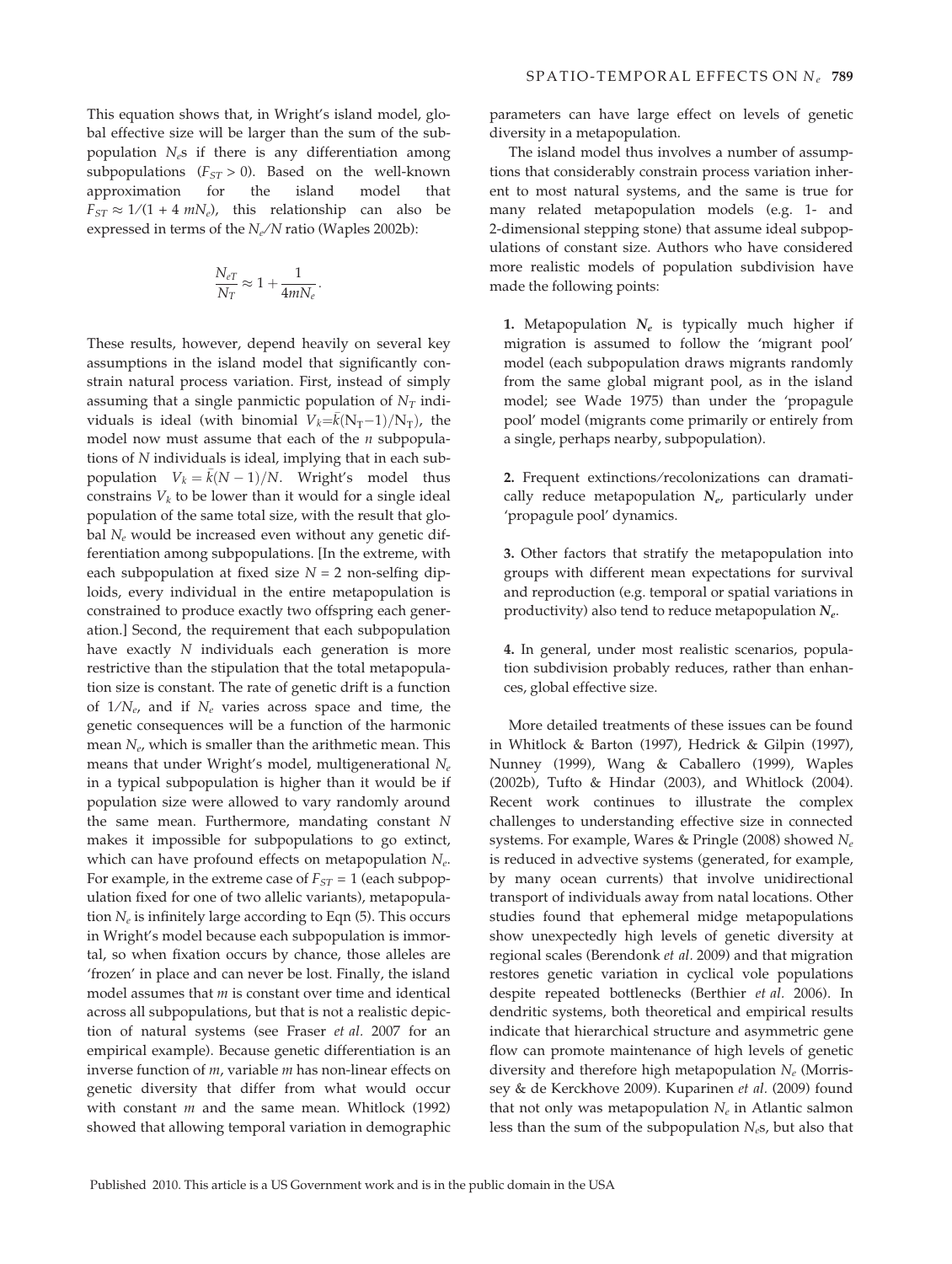#### 790 R.S. WAPLES

it was strongly affected by the population producing the most emigrants.

Selection and local adaptation in a metapopulation. Although the consequences of genetic drift are predictable (at least in a statistical sense), natural selection and migration can take so many different forms that jointly analysing effects of these three evolutionary forces is quite challenging. Recent simulation results (Whitlock 2003; Whitlock & Gomulkiewicz 2005; Vuilleumier et al. 2008), which build upon older theoretical models, have established the following:

1. Local adaptation increases the probability of global fixation in a metapopulation, even for alleles favoured in only one locality;

2. Effects of local adaptation are diminished as subpopulation extinction rate increases, but alleles that become fixed do so more quickly;

3. Analytical approximations perform well for the weak migration limit (mutations are fixed or lost between migration events, in which case, behaviour is driven more by drift and hence local  $N_e$ ) and the strong migration limit (large  $N$  and  $m$ , low mutation rate, in which case, the effects of subdivision are reduced and the system behaves more like a single large population), but not for many intermediate (and more realistic) scenarios.

4. Local processes are relatively more important in stepping stone models than in the island model.

It is well known that in a closed population, selection is more efficient if  $N_e$  is large (for the same reason that casinos inevitably make money in the long run), while random drift can overwhelm selection if  $N_e$  is small. For metapopulations, a key question is, Does the relative importance of selection and drift depend more on local  $N_e$  or metapopulation  $N_e$ ? As we see in the next section, (Estimation of  $N_e$ ), this question is important because the nature and magnitude of migration, as well as experimental design, determines whether genetic estimators are more sensitive to local  $N_e$  or metapopulation  $N_e$ . Unfortunately, the studies mentioned previously were not designed to address this question directly.

Fortunately, however, some unpublished modelling results (Vuilleumier et al. in revision) are more directly relevant, and important points from this work can be summarized as follows:

For a two-deme system  $(n = 2)$ , with one fixed at  $N_1$  = 100 ideal individuals, if selection favours a local

allele that originates in a single copy in deme 1 and  $m = 0.05$ , then

1. Probability of global fixation  $(P)$  declines as size of  $N_2$  increases, but not as fast as would occur if size of  $N_1$ were increased (provided the initial frequency of the favoured allele is held constant).

2. Source-sink dynamics enhance the decline in  *as* size of  $N_2$  increases.

3. If selection coefficients in the two demes are the same  $(s_1 = s_2)$ ,  $P \sim 2s$  regardless of other parameters

For an *n*-deme system with one focal subpopulation of size  $N_1 = 100$  and the other (*n*-1) subpopulations all of size  $N_i$  such that total metapopulation size is constant, then if  $m = 0.05$  and selection favours an allele in the focal subpopulation but is neutral elsewhere:

1.  $P$  is much higher in the stepping stone than island model, but time to fixation is also longer;

2. P is higher with large *n* and small  $N_{ii}$ 

3. Under the island model (balanced migration), fragmentation has little effect on P.

Collectively, these results indicate that under a variety of conditions that should be plausible for natural populations, local (subpopulation)  $N_e$  can play a strong role in mediating the effectiveness of local adaptation in a metapopulation.

#### Estimation of  $N_e$

Although effective size is conceptually defined in terms of the rate of genetic change,  $N_e$  is operationally defined using demographic parameters. For a particular generation in a particular population, if  $\bar{k}$  and  $V_k$  are known or can be measured, realized  $N_e^*$  can be calculated directly using a formula like Eqn (1). The resulting value can be interpreted as follows: if data for that population could be collected over an increasingly larger sample of neutral, independent gene loci, the mean increase in identity by descent for the generation in question would converge on the value  $1/(2N_e^*)$ . In most natural populations, however, the necessary demographic data are difficult to collect, so it has become increasingly common to estimate  $N_e$ from molecular markers that are sensitive to various consequences of genetic drift. Detailed summaries and discussions of various genetic methods for estimating  $N_e$ can be found elsewhere (Leberg 2005; Wang 2005; Luikart et al. 2010); here, I focus more narrowly on how spatial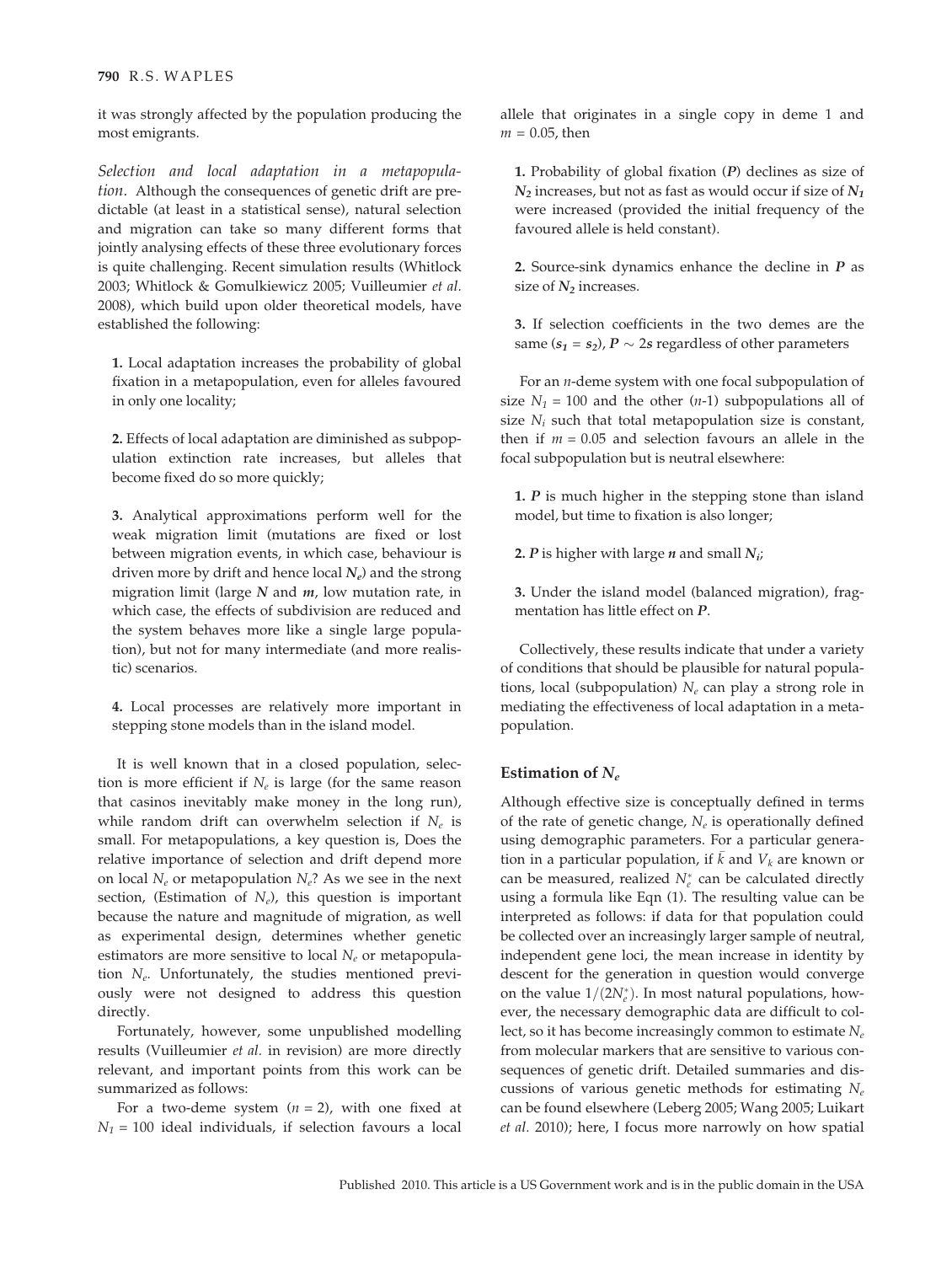and temporal stratifications in natural populations affect genetic estimates of effective size.

#### Long-term estimates

Although conceptually  $N_e$  is defined in terms of rates of genetic drift, if one assumes that evolutionary processes have been at least quasi-stable over long periods of time, it is possible to estimate long-term effective size based on the products of evolution—the number and distribution of different alleles segregating in a species or population. For example, evolutionary theory indicates that the equilibrium amount of neutral genetic variability (heterozygosity, nucleotide diversity, number of alleles) that can be maintained in a population is a function of  $\theta = 4N_e\mu$ , where  $\mu$  is the mutation rate. If  $\theta$  or a related measure can be estimated from a sample of individuals, and if mutation rate can be estimated from empirical data, simple rearrangement of the theoretical relationship provides a basis for estimating long-term  $N_e$ :

$$
\hat{N}_e = \hat{\theta} \Big/ (4\hat{\mu}). \tag{6}
$$

Effective size estimated this way is often referred to as the coalescent effective size because it explicitly incorporates mutation and because as  $N_e$  becomes large, the 'complicated details of a population collapse to the Kingman Coalescent' (Wakeley & Sargsyan 2009). Eqn (6) makes it apparent that reliability of estimates of longterm  $N_e$  depend not only on the validity of the theoretical relationship between  $N_e$ ,  $\theta$ , and  $\mu$ , but also on accuracy and precision of estimates of the latter two parameters. An estimate of uncertainty associated with long-term  $N_e$ can be obtained by incorporating uncertainty in these other parameters (see Ruegg et al. 2010 for an example).

In general, given the ready availability of numerous molecular markers, sampling error in estimating  $\theta$  should not represent much of a limitation to estimates of longterm  $N_e$ . Although small samples can bias estimates of genetic diversity, the effects are rather modest and can be accounted for quantitatively (e.g. Nei 1978; Weir & Cockerham 1984). However, the sample-size adjustment will not account for biases that result from samples that are not random or representative (e.g. if they include a disproportionate number of closely related individuals). A recent article by Biro & Dingemanse (2009) ('Sampling bias from animal personality') reminds us how difficult it is to obtain a truly random sample from a natural population.

It is apparent from the form of Eqn (6) that long-term estimates of  $N_e$  will only be as accurate as the estimate of mutation rate. For example, if the estimate of  $\mu$  is 10× higher or lower than the true mutation rate, then the

estimate of long-term  $N_e$  will also be an order of magnitude too low or too high, respectively. This is a crucial issue because estimates of mutation rates across different taxa and across different parts of the genome vary by several orders of magnitude (Ho et al. 2005; Henn et al. 2009). Furthermore, estimates for the same gene in the same species can also vary dramatically depending on the time frame over which the estimates are calculated (Howell et al. 2003).

An important assumption underlying Eqn (6) is that the population in question is closed to immigration. For this reason, long-term estimates of  $N_e$  have generally been applied only to species that can be considered to be roughly panmictic over large geographic areas (e.g. Avise et al. 1988; Ruegg et al. 2010). Effects of population structure on measures of genetic diversity are illustrated in Fig. 1. This figure depicts simulated data for two different migration scenarios involving an island model metapopulation:  $mN_e = 0$  (complete isolation; Panel 1A) and  $mN_e = 1$  (one migrant per generation; Panel 1B). In both panels, two measures of genetic diversity are shown:  $H_s$  = mean expected (Hardy-Weinberg) heterozygosity within each subpopulation and  $H_t$  = expected heterozygosity across the metapopulation as a whole. Panel 1A shows a wide disparity between  $H_s$  and  $H_t$ , as  $H_s$  equilibrates near the value expected for an isolated subpopulation with  $N_e = 50$ , while  $H_t$  reflects the larger  $N_e$  for the 'metapopulation' as a whole. Panel 1B shows a very different result: even migration as rare as one individual per generation is sufficient to ensure that each subpopulation contains a large fraction of the global diversity. Note in Fig. 1 that  $H_t$  is higher with complete isolation than for  $mN_e = 1$ , even though both scenarios involve a total of  $N_T = 20 \times 50 = 1000$  ideal individuals. This occurs for the reason described previously and exemplified in Eqn (5): the unrealistic assumptions of Wright's island model constrain natural fluctuations and lead to higher global  $N_e$  with stronger isolation.

It is easy to visualize from Fig. 1 some of the potential pitfalls population structure poses for estimating longterm  $N_e$  and how they depend on the particular question of interest. For example, if one is interested in estimating long-term  $N_e$  for a local subpopulation that is only meaningful if the population is essentially completely isolated, as even a small amount of migration is sufficient to ensure that the level of genetic diversity in a local subpopulation is more indicative of metapopulation  $N_e$  than local  $N_e$  (Panel 1B). If one is interested in estimating local  $N_e$  for an isolated subpopulation but (inadvertently) has taken a sample that includes more than one subpopulation, the result also can be considerable upward bias (Panel 1A); however, if the subpopulations are truly isolated, they should be strongly differentiated and this scenario should be detectable using other genetic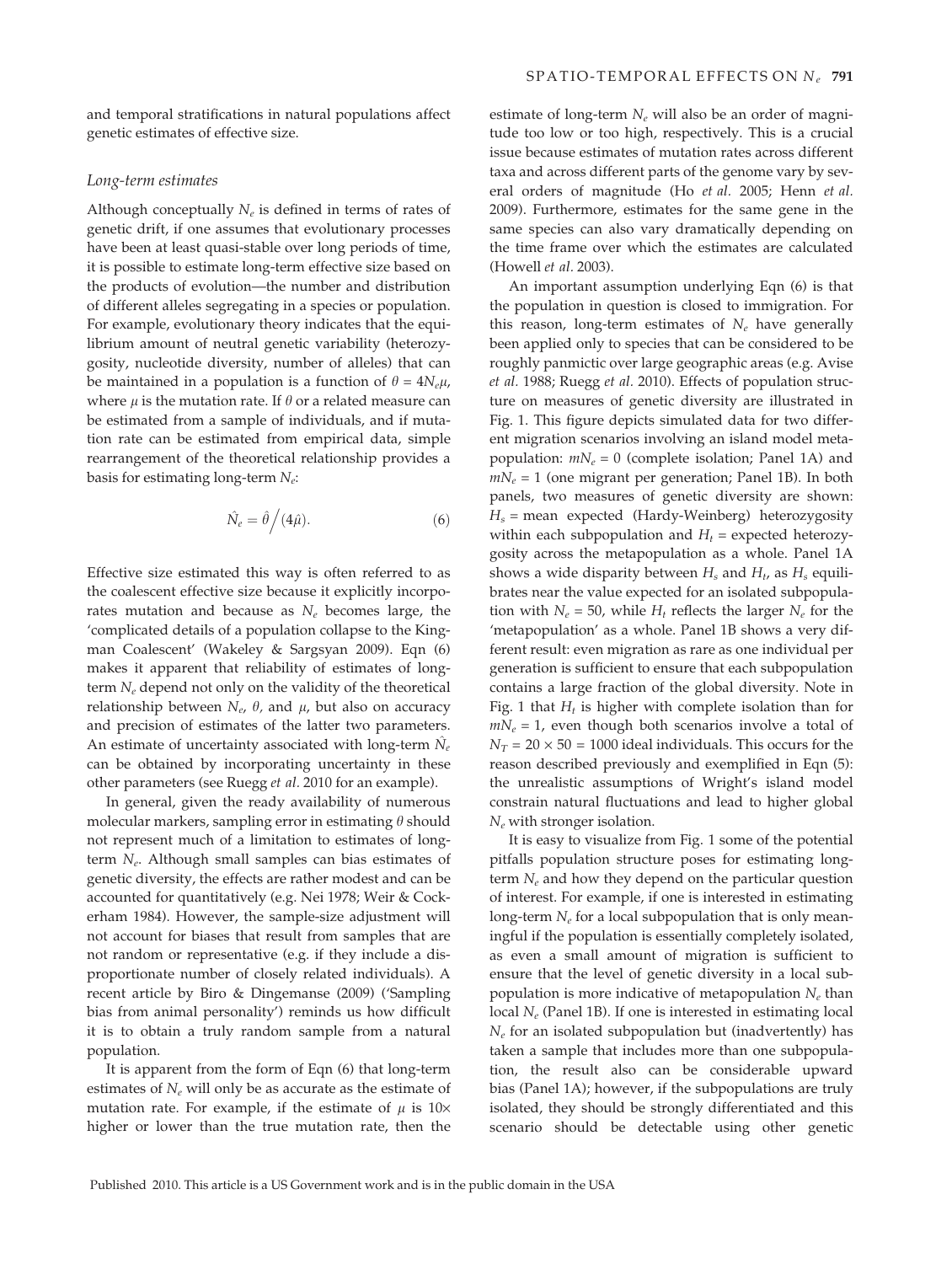

Fig. 1 Relationship between mean within-population expected heterozygosity  $(H_s)$  and expected heterozygosity for a metapopulation as a whole  $(H_t)$  as a function of level of gene flow  $(mN_e)$ and time since initialization. Straight dotted line shows expected value of  $H<sub>s</sub>$  for a local subpopulation; thicker curved lines show data for simulated Wright-Fisher populations (EasyPop; Balloux 2001). Simulations used 20 subpopulations of 50 ideal individuals each in an island model; each of 20 neutral gene loci had a maximum of 10 allelic states and a mutation rate of  $5 \times 10^{-4}$ , and the first generation was initiated with the maximal diversity option.

techniques, such as clustering methods. Conversely, if one is interested in estimating global/species-wide/metapopulation  $N_e$  but sampling has occurred in only a single subpopulation, the result will be a serious underestimate if the subpopulations are completely isolated. However, as the amount of migration increases,  $H_s$  and  $H_t$  converge and the estimate will not be materially different whether sampling is only local or from the metapopulation as a whole.

An alternative way to address potential biases from population structure is to use a model that explicitly accounts for migration. For example, the equilibrium model of Beerli & Felsenstein (2001) estimates  $\theta$  for each subpopulation individually, as well as the directional

(and potentially asymmetric) migration rates between pairs of subpopulations. In this model, the local estimates of  $\theta$  can be viewed as an index of local (rather than global) effective size, scaled by mutation rate. Similarly, the F model (reviewed by Gaggiotti & Foll 2010) can provide population-specific  $F_{ST}$  values by explicitly acknowledging the reality that most populations have different effective sizes and migration ⁄ immigration rates.

These methods for estimating long-term  $N_e$  explicitly assume that evolutionary processes have been stable long enough for levels of genetic diversity to have reached a dynamic equilibrium. Changes in  $N_e$  can substantially affect long-term estimates of effective size. For example, Fig. 1A shows that it took several hundred generations after complete isolation for heteroyzgosity to decline from a level expected for a population with  $N_e = 1000$  to the level expected for  $N_e = 50$ , and restoration of diversity by mutation following a bottleneck can take an even longer time. This is an important caveat, as the increasing pace of anthropogenic disturbance to natural ecosystems often leads to population fragmentation and decline. Conversely, some species (e.g. house sparrows, whitetailed deer, zebra mussels, purple loosestrife) thrive in human-altered environments and have recently experienced large population expansions.

In some cases, these non-equilibrium situations can be exploited to extract information about historical bottlenecks and other evolutionary changes. For example, some newer coalescent methods of genetic data analysis can explicitly account for complex changes in demographic history. For example, the model developed by Storz & Beaumont (2002) estimates the history of expansion and contraction in a closed population based on a single sample of genes, while that developed by Hey & Nielsen (2004) attempts a similar feat with interacting groups of populations.

#### Estimates of contemporary  $N_e$

Short-term or contemporary  $N_e$  (roughly speaking, the effective size that encompasses the period over which data are collected) is important because it provides insights into local demographic and evolutionary processes. Estimates of contemporary  $N_e$  can be based on either a single sample or two samples separated in time (the temporal method). Again, detailed descriptions of the individual methods can be found elsewhere: here, I will only distinguish among them as needed. The most commonly used methods to estimate contemporary  $N_e$ assume closed populations with discrete generations, whereas most species are age structured and function as systems of interconnected populations. Therefore, I will focus this section on considering how spatial and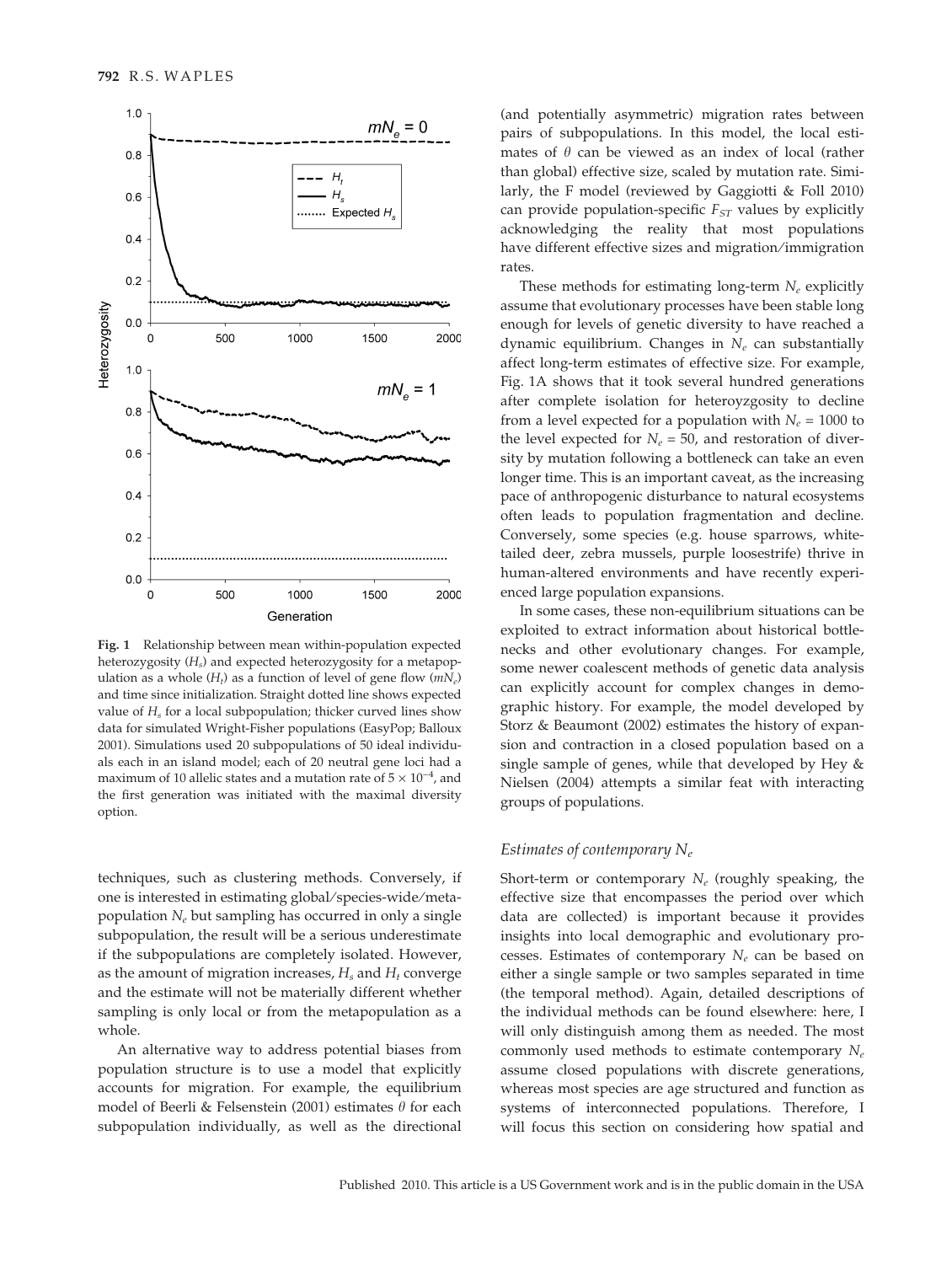temporal stratifications in natural populations affect estimates of contemporary  $N_e$ .

Local vs metapopulation  $N_e$ . In the preceding section, we saw that over evolutionary time scales and under equilibrium conditions, even small amounts of migration are sufficient to ensure that most of the existing variation for the metapopulation as a whole is segregating within each local subpopulation. Similarly, over large numbers of generations, temporal estimates of effective size converge on the global (metapopulation) rather than local  $N_e$ (Wang and Whitlock 2003). In contrast, estimates of contemporary  $N_e$  primarily reflect local evolutionary processes that have occurred in recent generations. Although these topics have not received as much attention in the published literature as they deserve, some recent results indicate that estimators of contemporary  $N_e$  can be much more robust to migration than are estimators of longterm  $N_e$ . For example, under an equilibrium island model (where genetic distinctiveness of immigrants is inversely proportional to migration rate), the single-sample  $N_e$ -estimator based on linkage disequilibrium (LD) shows surprisingly little effect of migration unless the rate is fairly high ( $m \sim 10\%$  or higher; Phillip England, personal communication, November 2009). Similarly, over short time periods in an equilibrium island model, temporal estimates that assume closed populations are fairly robust to  $m \sim 10\%$  (Wang and Whitlock 2003; Gordon Luikart, personal communication, January 2010). These results suggest that under many natural conditions, at least some of the most widely used contemporary estimators can provide a robust estimate of local (subpopulation) Ne. An important caveat, however: anthropogenic changes to natural ecosystems can create strongly nonequilibrium demographic and evolutionary processes, and a pulse influx of substantial numbers of genetically divergent immigrants could strongly affect most or all estimators of  $N_e$ . Wang and Whitlock (2003) showed that in the temporal method, effects on  $\hat{N}_e$  can differ substantially between equilibrium and non-equilibrium scenarios, and they also developed a modified temporal method than can explicitly account for some types of migration and produce separate estimates of  $m$  and  $N_e$ . Application to real-world data sets remains challenging, however (see meta-analyses by Palstra & Ruzzante 2008), and biologically implausible estimates can occur if model assumptions are not met (Hoffman et al. 2004).

Age structure. The main problem posed by age structure is obtaining a suitable sample from an entire generation. If generations are discrete, this is conceptually straightforward, although logistical constraints in the field might pose challenges. For age-structured populations, however, a researcher interested in estimating  $N_e$  has to

address two questions related to sampling: (i) What mix of individuals of different ages ⁄ life stages would constitute a random sample from the generation as a whole? and (ii) Is it feasible to collect the necessary samples in the field? Some insight into Question 1 is provided by Felsenstein's (1971) suggestion that the way to calculate parametric allele frequency at a given point in time in an age-structured population is to genetically sample all individuals and weight them by their reproductive value. This scheme places greater emphasis on genes carried by reproductively active individuals, who are responsible for producing most of the next generation. However, this approach requires detailed demographic information, and the weighting scheme increases the variance of the estimator, which presents difficulties in practical applications (Waples & Yokota 2007).

Researchers faced with these challenges have generally adopted one of three tactics. In some special cases, it has been possible to adjust the standard temporal model to accommodate age structure. Jorde & Ryman (1995) showed that it is possible to estimate generational  $N_e$  in stable, age-structured populations if samples from consecutive cohorts are available (or can be constructed by sorting individuals by age). However, this method also requires considerable demographic information and has not seen widespread use. Waples (1990) developed a modified temporal method that accounts for species with a Pacific salmon life history. This method produces an estimate of the effective number of breeders in 1 year  $(N_b)$ , which, for the Pacific salmon life history, is related to generational effective size by  $N_e = gN_b$ , where g is the generation length (Waples 2002a, 2006).

A second approach adopted by some authors is to use standard methods with iteroparous species but interpret the result as  $N_b$  rather than  $N_e$ . If the sample is from a single cohort, the interpretation of  $N_b$  is relatively straightforward as the effective number of parents that produced the sample(s). However, translating  $N_b$  into an estimate of  $N_e$  is not as straightforward for iteroparous species as it is for salmon, where semelparity ensures that there is no overlap between the sets of parents each year. Generational  $N_e$  depends on lifetime variance in reproductive success, so for iteroparous species,  $N_e$  will not in general be a simple function of  $N_b$ . Furthermore, if only mixedage samples are available,  $N_b$  refers to a potentially complex mix of overlapping sets of parents in different years, and this makes it even more challenging to relate  $\hat{N}_b$  to  $N_e$ .

A final option, adopted by many researchers, is to simply ignore the problem by either (i) not mentioning or acknowledging potential biases, or (ii) assuming that any biases will be small compared to other sources of uncertainty inherent in estimating  $N_e$ . Waples & Yokota (2007) evaluated robustness of the latter option for the temporal method, using simulated data for overlapping-generation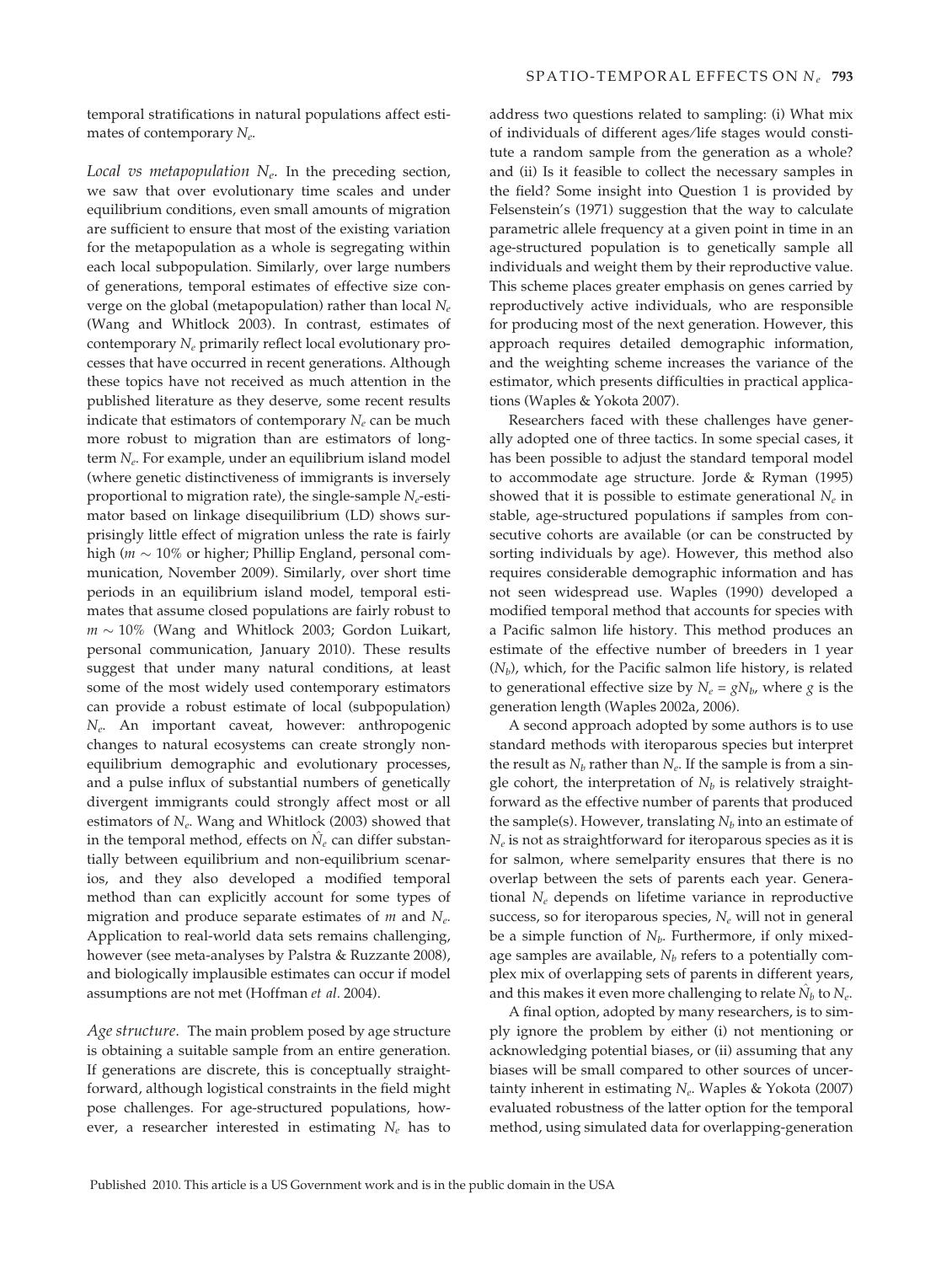#### 794 R.S. WAPLES

species with a wide range of life history types. They found that biases associated with age structure can indeed be relatively modest in some cases, provided samples are spaced enough generations (at least 3–5 or more) apart for the collective signal from drift to be large relative to the sampling biases. However, for many applications, sampling this many generations apart will not be feasible, and with a short elapsed time between samples, both the direction and magnitude of bias in  $\hat{N}_e$  can vary in a complex way with life history parameters and age composition of the samples. Palstra & Ruzzante (2008) found that published  $\tilde{N}_e$  values for the temporal method were consistently higher for studies that explicitly accounted for age structure effects, suggesting that failing to account for age structure tends to downwardly bias temporal estimates of effective size. Unfortunately, comparable evaluations of sensitivity to age structure effects have not been performed for any of the single-sample estimators. Waples & Do (2010) speculated that if a random, mixed-age sample includes a number of consecutive age classes approximately equal to a generation length, a single-sample estimator should produce an estimate approximately comparable to  $N_e$  per generation. However, this conjecture remains to be evaluated quantitatively. That should be possible with a new software program (AGENE, available on request), which can calculate  $N_e$ ,  $N_b$ , and N for age-structured species based on age-specific vital rates.

Time frame of inference. Unlike long-term estimators, estimates of contemporary  $N_e$  apply to a specific generation or generations, and careful attention to this point is important, particularly if one is interested in comparing  $N_e$  to N. In general, single-sample estimates relate to inbreeding effective size and provide information about effective size in the parental generation; temporal estimates relate to variance effective size and provide information about the harmonic mean  $N_e$  in the interval between samples (for more discussion and details, see Waples 2005). As noted previously, interpretation becomes more complex for mixed-age samples from iteroparous species.

The LD method is an exception among the contemporary estimators in that it can potentially provide information about effective size over a wide range of time periods. LD decays by 50% per generation with recombination, so applications that use unlinked loci produce estimates that are primarily sensitive to  $N_e$  in the parental generation (Waples 2005). With physical linkage, however, LD decays much more slowly, and for tightly linked markers contemporary samples can provide insights into effective size in the distant past, provided the recombination rate is known (see Tenesa et al. 2007 for an example). Recent, severe bottlenecks might distort or blur this historical signal, however, and this point merits further study.

#### Discussion

Demographic, evolutionary, and physical processes stratify natural populations into different classes of individuals, and these spatial-temporal stratifications can have a profound influence on effective population size. Most standard population genetic models do not fully account for the consequences of these stratifications, which has motivated the topics discussed in this document. Both local and metapopulation  $N_e$  can be important for applied conservation and management, as well as for the study of evolution. At either extreme of the isolation-connectivity continuum, there is agreement between theory and empirical results: at the weak migration limit (migration rare compared to mutation), local processes dominate, while global processes become more important as migration rates approach those for panmixia. However, many (perhaps most) natural populations are connected by levels of gene flow that are intermediate to these extremes; in this range, behaviour is not reliably predicted by theory and the relative influences of local vs metapopulation  $N_e$ depend on a variety of factors, including the time frame of interest. More research is needed to help disentangle the effects of selection and drift in metapopulations connected by intermediate levels of migration.

Levels of genetic diversity in natural populations primarily reflect long-term processes in which a balance is achieved between generation of diversity by new mutations and loss of diversity by drift. Unless isolation is virtually complete, loss of diversity through drift is determined primarily by global (or metapopulation)  $N_e$ rather than local  $N_e$ . For estimates of long-term effective size, obtaining a reliable estimate of mutation rate is the most important consideration; unless this is accomplished, estimates can be biased by orders of magnitude. Unrecognized spatial structure, or a mismatch between the geographic scale of sampling and the scale of inference, can also lead to biases, the most serious being attempting to estimate long-term local  $N_e$  in a system that experiences even modest amounts of migration.

Preliminary information indicates that at least some estimators of contemporary  $N_e$  are surprisingly robust to relatively high (approximately 10%) levels of migration; therefore, under many realistic scenarios, they might yield reliable estimates of local  $N_e$  and hence potentially important insights into local demographic and evolutionary processes. However, users must be careful not to lose track of the evolutionary processes that estimators are sensitive to. Estimators of contemporary  $N_e$  are primarily sensitive to rates of evolutionary processes occurring on the scale of one or a few generations. This means, for example, that a low estimate of contemporary  $N_e$  does not necessarily mean a local population is at risk of losing genetic diversity; in general, it will not be as long as it is connected to numerous other populations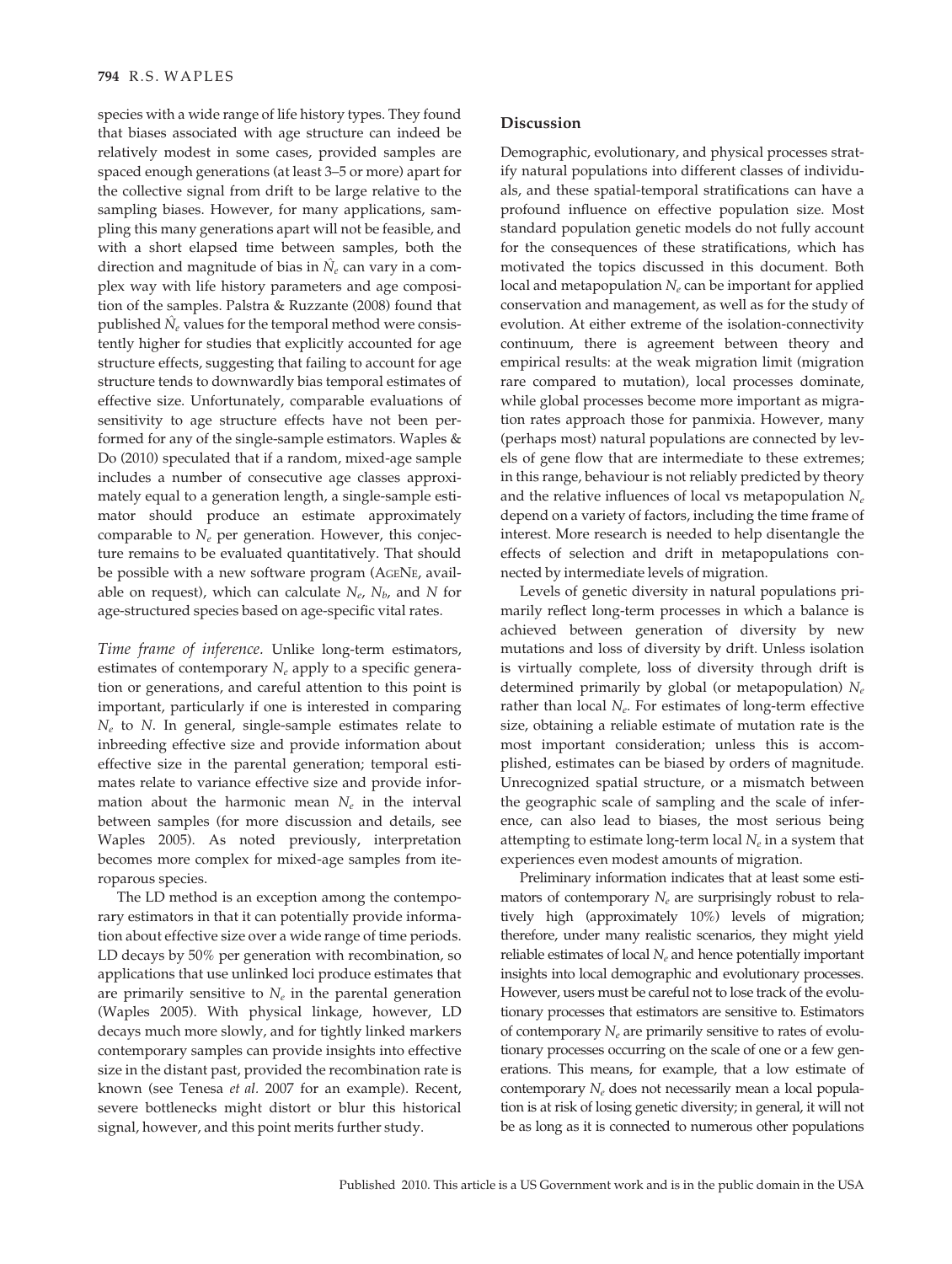by even low levels of gene flow. However, a population that historically was connected by migration but has recently become fragmented and isolated might be at risk of losing diversity. This emphasizes the importance of linking estimates of  $N_e$  with other information on the biology and life history of the focal species.

In most cases, stratifications within a population because of age structure probably have little effect on long-term estimators of  $N_e$ , but these affects can have a strong influence on contemporary estimators. In particular, it is very difficult to devise a scheme for taking a random sample from an entire generation in age-structured populations. More work is needed to better understand how effective size estimates for age-structured populations relate to  $N_b$  per year and  $N_e$  per generation, and how these latter two quantities relate to each other.

Additional research is also sorely needed to evaluate robustness of recent likelihood ⁄ coalescent methods for inferring historical demography and  $N_e$ . Collectively, these methods hold considerable promise for relaxing equilibrium assumptions and potentially allowing detailed insights into historical processes within and among populations over considerable time periods. However, rigorous performance evaluations and sensitivity analyses of these methods often have not been performed, no doubt due in part to enormous demands on computational power, where a single run of one data set can take days or weeks to perform. We are therefore in an exciting but challenging time where new programs are being developed faster than existing ones can be evaluated properly, and this argues for careful attention to explicit and implicit assumptions, particularly those that ignore natural process variation.

#### Acknowledgements

I thank Séverine Vuilleumier, who made many useful suggestions and generously shared unpublished results, as well as two Italians from Argentina (Oscar Gaggiotti and Daniel Ruzzante) and three anonymous reviewers, who provided constructive comments on an earlier draft. This work also benefitted from discussions within the Genetic Monitoring (GeM) Working Group jointly supported by the National Evolutionary Synthesis Center (Durham, NC) and the National Center for Ecological Analysis and Synthesis (Santa Barbara, CA, USA).

#### References

- Avise JC, Ball RM, Arnold J (1988) Current versus historical population sizes in vertebrate species with high gene flow: a comparison based on mitochondrial DNA lineages and inbreeding theory for neutral mutations. Molecular Biology and Evolution, 5, 331–344.
- Balloux F (2001) EASYPOP (version 1.7): a computer program for population genetics simulations. Journal of Heredity, 92, 301–302.
- Balloux F (2004) Heterozygote excess in small populations and the heterozygote-excess effective population size. Evolution, 58, 1891–1900.
- Beerli P, Felsenstein J (2001) Maximum likelihood estimation of a migration matrix and effective population sizes in  $n$  subpopulations by using a coalescent approach. Proceedings of the National Academy of Sciences USA, 98, 4563–4568.
- Berendonk TU, Spitze K, Kerfoot WC (2009) Ephemeral metapopulations show high genetic diversity at regional scales. Ecology, 90, 2670–2675.
- Berthier K, Charbonnel N, Glaan M, Chaval Y, J-Cosson F (2006) Migration and recovery of the genetic diversity during the increasing density phase in cyclic vole populations. Molecular Ecology, 15, 2665–2676.
- Biro PA, Dingemanse NJ (2009) Sampling bias resulting from animal personality. Trends in Ecology and Evolution, 24, 66-67.
- Caballero A (1994) Developments in the prediction of effective population size. Heredity, 73, 657–679.
- Charlesworth B (1980) Evolution in Age-Structured Populations. Cambridge University Press, Cambridge, UK.
- Crow JF (1954) Breeding structure of populations. II. Effective breeding number. In: Statistics and Mathematics in Biology (eds Kempthorne O, Bancroft TA, Gowen JW & Lush JL), pp. 543–556. Iowa State College Press, Ames, IA.
- Crow JF, Denniston C (1988) Inbreeding and variance effective population numbers. Evolution, 42, 482–495.
- Engen S, Lande R, B-Saether E (2005) Effective size of a fluctuating age-structured population. Genetics, 170, 941–954.
- Felsenstein J (1971) Inbreeding and variance effective numbers in populations with overlapping generations. Genetics, 68, 581–597.
- Fraser DJ, Hansen MM, Ostergaard S et al. (2007) Comparative estimation of effective population sizes and temporal gene flow in two contrasting population systems. Molecular Ecology, 16, 3866–3889.
- Gaggiotti OE, Foll M (2010) Quantifying population structure using the F model. Molecular Ecology Resources, 10, 821–830.
- Gaggiotti OE, Vetter RD (1999) Effect of life history strategy, environmental variability, and overexploitation on the genetic diversity of pelagic fish populations. Canadian Journal of Fisheries and Aquatic Sciences, 56, 1376–1388.
- Hedrick PW, Gilpin ME (1997) Genetic effective size of a metapopulation. In: Metapopulation Biology: Ecology, Genetics, and Evolution (eds Hanski I & Gilpin M), pp. 165–181. Academic Press, San Diego.
- Henn BM, Gignoux CR, Feldman MW, Mountain JL (2009) Characterizing the time dependency of human mitochondrial DNA mutation rate estimates. Molecular Biology and Evolution, 26, 217–230.
- Hey J, Nielsen R (2004) Multilocus methods for estimating population sizes, migration rates and divergence time, with applications to the divergence of Drosophila pseudoobscura and D. persimilis. Genetics, 167, 747–760.
- Hill WG (1972) Effective size of populations with overlapping generations. Theoretical Population Biology, 3, 278–289.
- Ho SYW, Phillips MJ, Cooper A, Drummond AJ (2005) Time dependency of molecular rate estimates and systematic overestimation of recent divergence times. Molecular Biology and Evolution, 22, 1561–1568.
- Hoffman EA, Schueler FW, Blouin MS (2004) Effective population sizes and temporal stability of genetic structure in Rana pipiens, the northern leopard frog. Evolution, 58, 2536–2545.